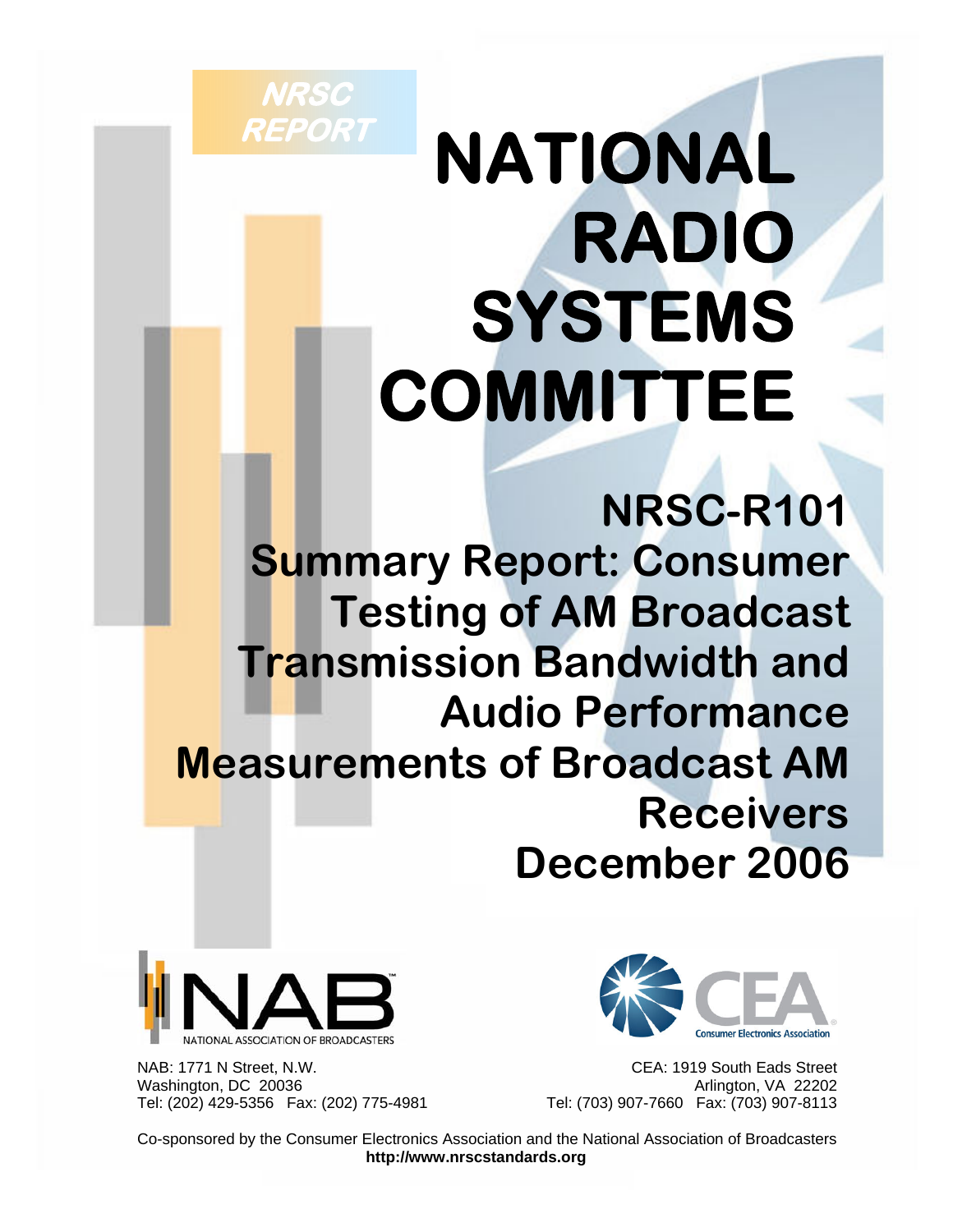#### **NRSC-R101**

#### **NOTICE**

NRSC Standards, Guidelines, Reports and other technical publications are designed to serve the public interest through eliminating misunderstandings between manufacturers and purchasers, facilitating interchangeability and improvement of products, and assisting the purchaser in selecting and obtaining with minimum delay the proper product for his particular need. Existence of such Standards, Guidelines, Reports and other technical publications shall not in any respect preclude any member or nonmember of the Consumer Electronics Association (CEA) or the National Association of Broadcasters (NAB) from manufacturing or selling products not conforming to such Standards, Guidelines, Reports and other technical publications, nor shall the existence of such Standards, Guidelines, Reports and other technical publications preclude their voluntary use by those other than CEA or NAB members, whether to be used either domestically or internationally.

Standards, Guidelines, Reports and other technical publications are adopted by the NRSC in accordance with the NRSC patent policy. By such action, CEA and NAB do not assume any liability to any patent owner, nor do they assume any obligation whatever to parties adopting the Standard, Guideline, Report or other technical publication.

This Guideline does not purport to address all safety problems associated with its use or all applicable regulatory requirements. It is the responsibility of the user of this Guideline to establish appropriate safety and health practices and to determine the applicability of regulatory limitations before its use.

> Published by CONSUMER ELECTRONICS ASSOCIATION Technology & Standards Department 1919 S. Eads St. Arlington, VA 22202

NATIONAL ASSOCIATION OF BROADCASTERS Science and Technology Department 1771 N Street, NW Washington, DC 20036

©2008 CEA & NAB. All rights reserved.

*This document is available free of charge via the NRSC website at www.nrscstandards.org. Republication or further distribution of this document, in whole or in part, requires prior permission of CEA or NAB.*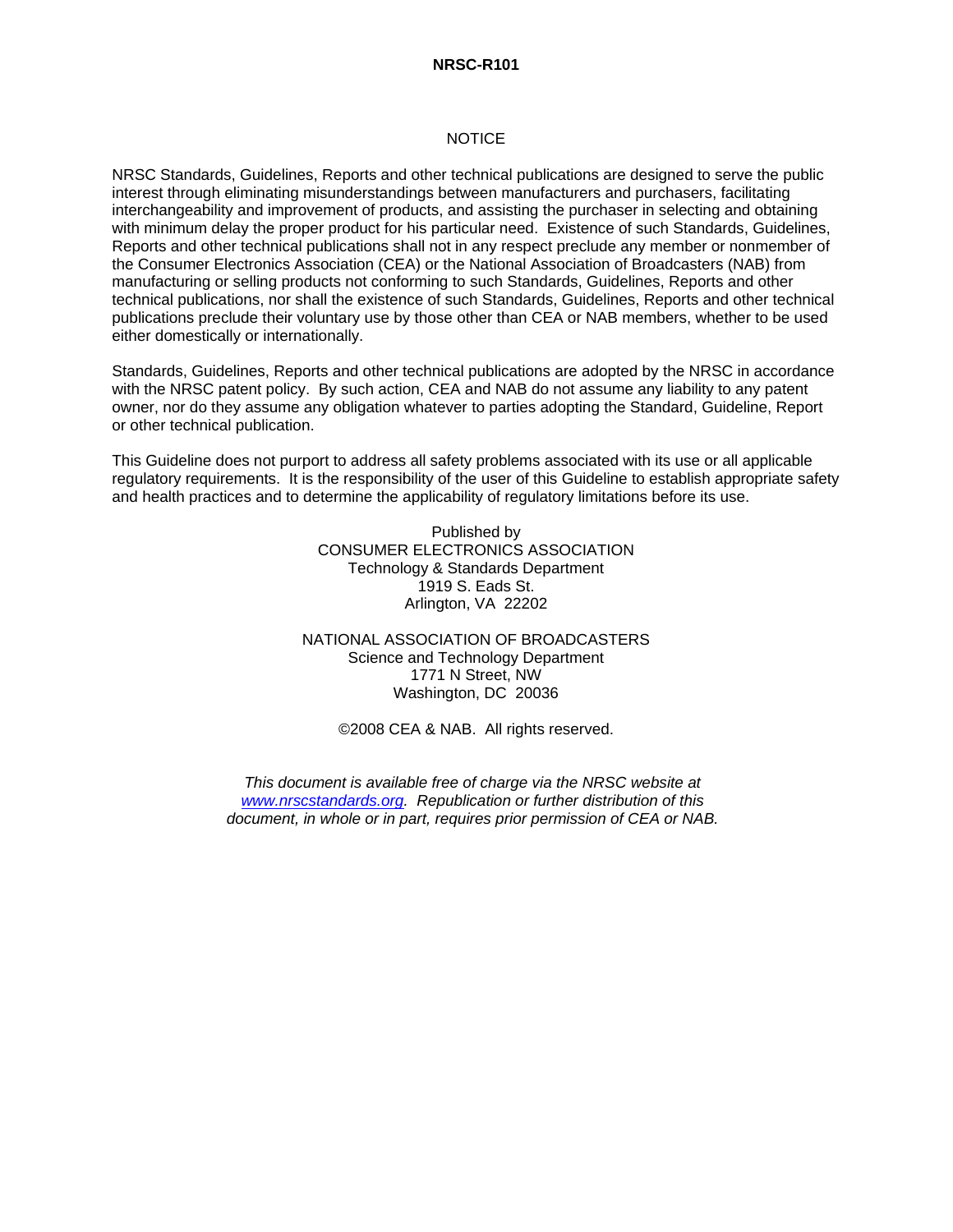## **NRSC-R101**

# **FOREWORD**

NRSC-R101, Summary Report: Consumer Testing of AM Broadcast Transmission Bandwidth and Audio Performance Measurements of Broadcast AM Receivers, is a summary prepared by the AMB Subcommittee of NRSC-R100 which documents a study performed by NPR Labs to determine whether consumers reliably perceive audio quality differences of AM transmissions at various bandwidths and whether these perceptions would lead consumers to change their listening behaviors. The AMB Subcommittee co-chairman at the time of adoption of NRSC-R101 were Jeff Littlejohn and Stan Salek; the NRSC chairman at the time of adoption was Charles Morgan.

The NRSC is jointly sponsored by the Consumer Electronics Association and the National Association of Broadcasters. It serves as an industry-wide standards-setting body for technical aspects of terrestrial over-the-air radio broadcasting systems in the United States.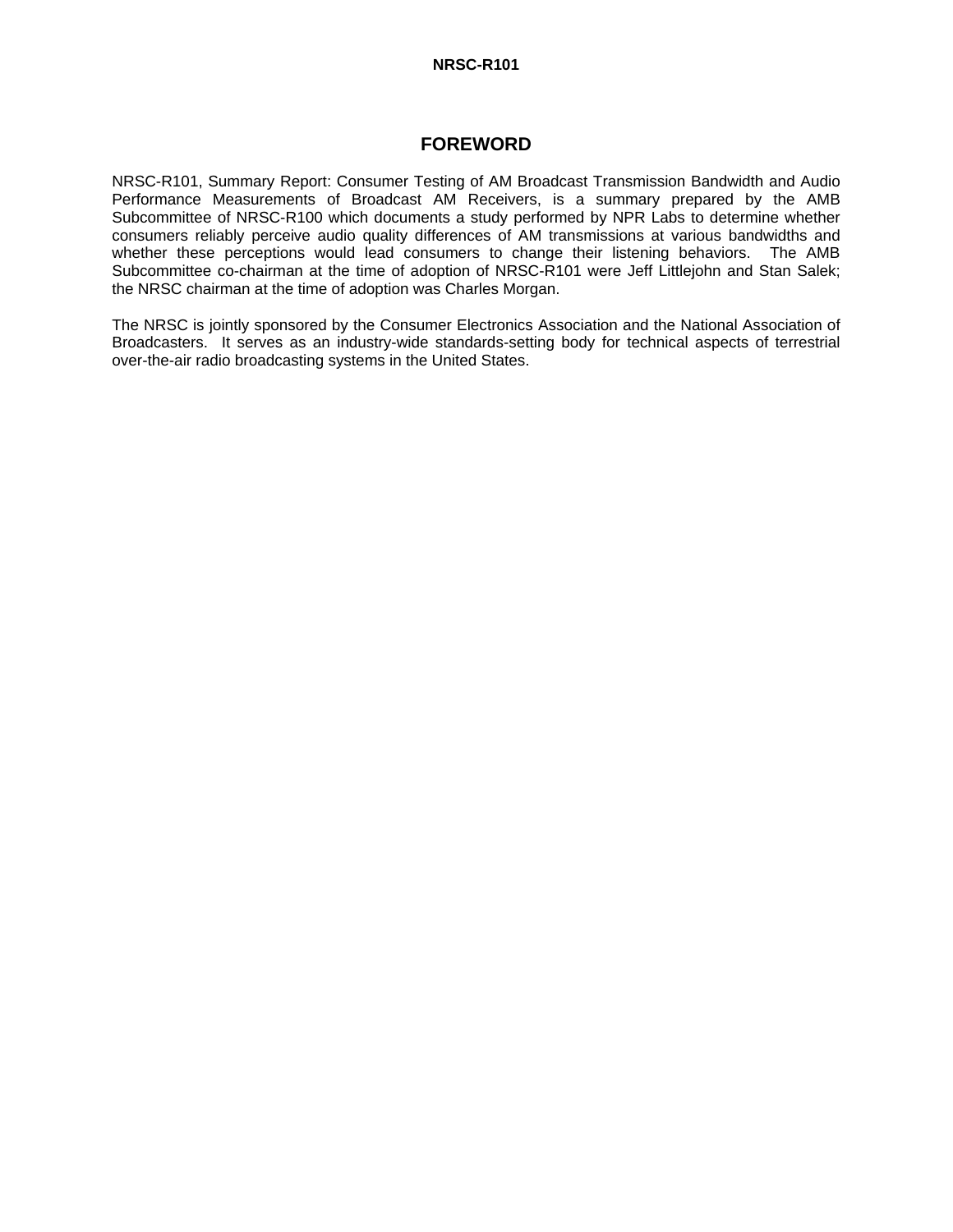# **Summary Report: Consumer Testing of AM Broadcast Transmission Bandwidth and Audio Performance Measurements of Broadcast AM Receivers**

# *Prepared by the AMB Subcommittee December, 2006*

 The AM Broadcasting (AMB) Subcommittee of the National Radio Systems Committee (NRSC) was formed in 2004 to maintain NRSC standards relating to analog AM broadcasting. Currently, the Subcommittee has three standards under review: NRSC-1, NRSC-2 and NRSC-3, dealing with (respectively) AM broadcast preemphasis/deemphasis and audio transmission bandwidth, emission limitation for AM transmission, and audio bandwidth and distortion recommendations for AM receivers.<sup>1</sup> As part of the standards maintenance process, the Subcommittee can reaffirm, modify or retire these standards.

 During the initial discussions within the Subcommittee regarding these Standards, it was noted that some broadcasters have already reduced the bandwidth of their analog AM signals from the 10 kHz specified by the NRSC standards to 5-6 kHz, in an effort to reduce the interference in the band, and with the understanding that most consumer receivers are bandlimited to 5 kHz or less. A proposal was put forth that the NRSC consider reducing the bandwidth specification in NRSC-1, -2, and -3 to something less than 10 kHz, but the Subcommittee agreed that before such an action could be considered, a rigorous study of both analog AM receivers (characterizing, among other things, receiver bandwidth) and consumer reaction to reduced bandwidth would need to be conducted.

 Consequently, in late 2004 the Subcommittee formed the AM Study Task Group (AMSTG) to determine whether consumers would reliably perceive the audio quality differences of AM transmissions at various bandwidths, recorded through commercially available receivers, and whether these perceptions would affect consumers' continued listening behavior. The AMSTG subsequently conducted a consumer subjective evaluation study of audio obtained from three prototypical receivers, as well as an objective evaluation of audio performance of a large number of current consumer analog AM receivers, including OEM and after-market car radios, shelf mini-systems, boom boxes, table radios and portables.

 Before considering potential changes to the NRSC-1, -2, and -3 standards, the AMB is sharing the results of the AMSTG study and is seeking input from all interested parties. The following summarizes the methodology used and findings obtained from the AMSTG study.

# Objective measurements of AM receivers

 $\overline{a}$ 

 Objective measurements of 30 consumer analog AM receivers were completed in late 2005 with support from the Consumer Electronics Association (CEA) and the National

<sup>&</sup>lt;sup>1</sup> NRSC-1, -2, and -3 are available at http://www.nrscstandards.org/Standards.asp.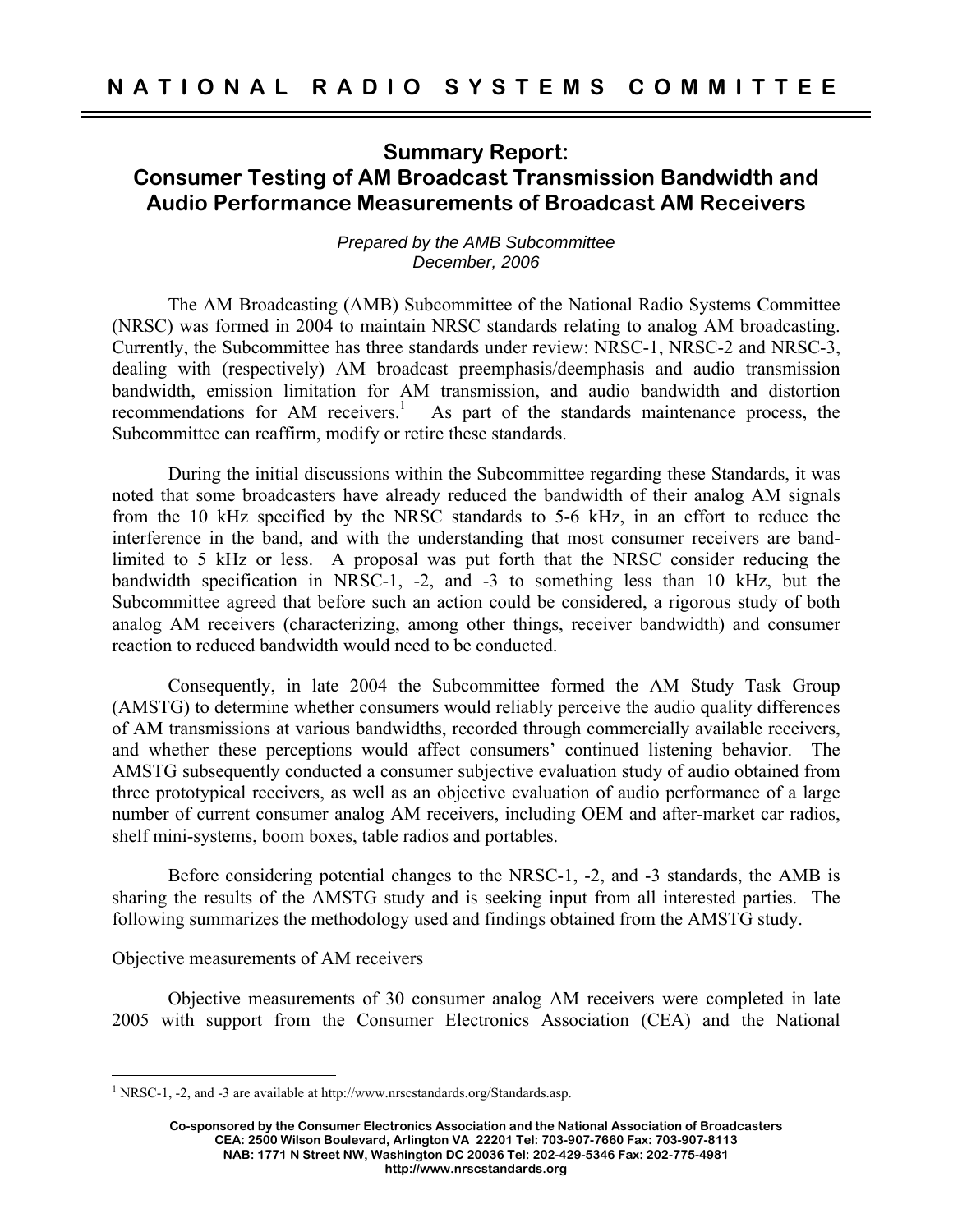Association of Broadcasters (NAB; CEA and NAB are the co-sponsors of the NRSC). These laboratory measurements, conducted by NPR Labs, collected data in two areas:

- Baseline audio performance of the receivers, including frequency response, harmonic distortion, intermodulation distortion and signal to noise ratio;
- Objective noise level differences with signal interference at several audio transmission bandwidths (i.e., 5, 6, and 7kHz), relative to the current transmission bandwidth standard of 10 kHz. Weighted quasi-peak noise measurements were taken to approximate the response of human hearing to audible noise. A first-adjacent channel  $(\pm 10 \text{ kHz})$  interfering signal was modulated with a pulsed frequency-shaped noise to simulate the characteristics of program audio.

 These objective measurements established that the majority of current analog AM receivers have audio bandwidths of less than  $5 \text{ kHz}^2$  In fact, with only a few exceptions, the frequency response of individual receivers falls off above 1 or 2 kHz. As shown in Figure 1, the combined frequency response of all receivers through the test bed (the middle curve, in blue) was -3 dB at 2450 Hz and -10 dB at 4100 Hz.<sup>3</sup>



#### **AM Frequency Response Mean - All Receivers**

Figure 1. AM frequency response mean for all measured receivers

 $\overline{a}$ 

 $2$  Full receiver test data is available in the AMSTG report.

 $3$  The AM receiver audio frequency response graph was made with the NRSC-1 pre-emphasis curve in the transmission chain, representing the proper "end to end" performance of the receivers.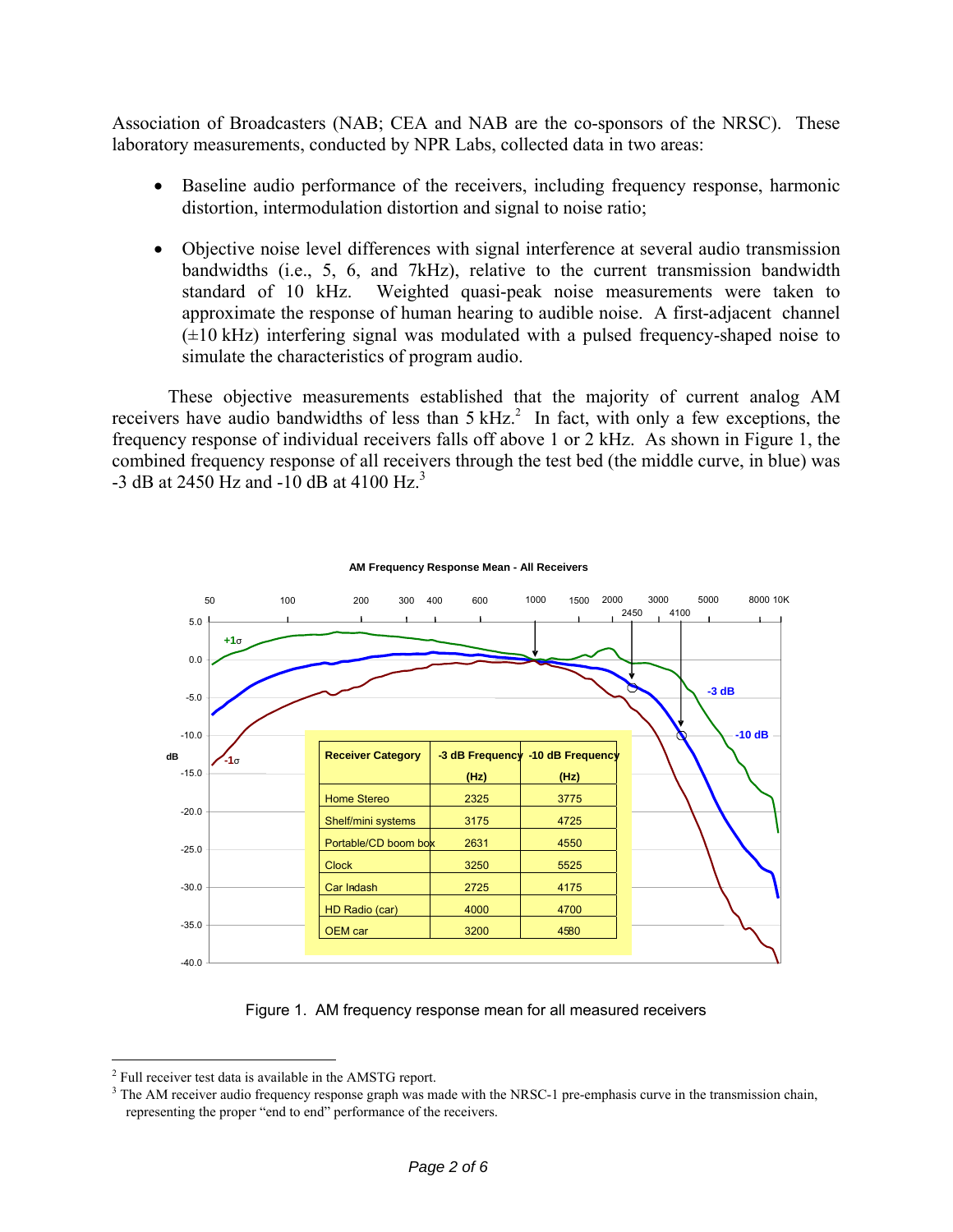The overall variation in audio bandwidths was wide, as shown by the standard deviation for the entire test population  $(+1\sigma)$  in green and  $-1\sigma$  in brown): at 4100 Hz, the first-order standard deviation was approximately -2.6 dB and -17.2 dB, a range of 14.6 dB. The table inset in Figure 1 lists the -3 dB and -10 dB bandwidths for the receivers by category.

 Further, each receiver was evaluated for change in noise (at the audio output) with 1stadjacent channel interference using audio transmission bandwidths of 5, 6, 7 and 10 kHz at desired-to-undesired RF signal ratios of 30, 15, 6 and  $0 \text{ dB}$ <sup>4</sup>. The effect of transmission bandwidth on weighted quasi-peak SNR for the combined receivers is summarized in the Figure 2, showing that reduced transmission bandwidth offers SNR improvements of up to 12 dB, relative to 10 kHz bandwidth, with 1st-adjacent channel interference.



**Desired to First Adjacent Channel Ratio (dB)**

Figure 2. Effect Of transmission bandwidth on received SNR

### Subjective broadcast industry and consumer testing

 $\overline{a}$ 

 Based on the findings of the receiver measurements, subjective testing was conducted, by Sheffield Audio Consulting and NPR Labs, in two phases between February and May, 2006, using audio recorded from three of the tested receivers.<sup>5</sup> Because it was necessary, as a practical matter, to limit the number of bandwidths tested in the consumer study, the AMSTG decided to use three bandwidths: 10 kHz (current NRSC standard bandwidth and maximum bandwidth allowed under current FCC rules), 5 kHz (represents the maximum bandwidth where adjacent

<sup>&</sup>lt;sup>4</sup> The audio processor for the interfering channel was operated with standard broadcast settings to process the audio for the undesired channel modulation for the receiver measurements.

<sup>&</sup>lt;sup>5</sup> Receivers were selected to represent the 20th percentile, median, and 80th percentile of all receivers tested, with respect to receiver bandwidth.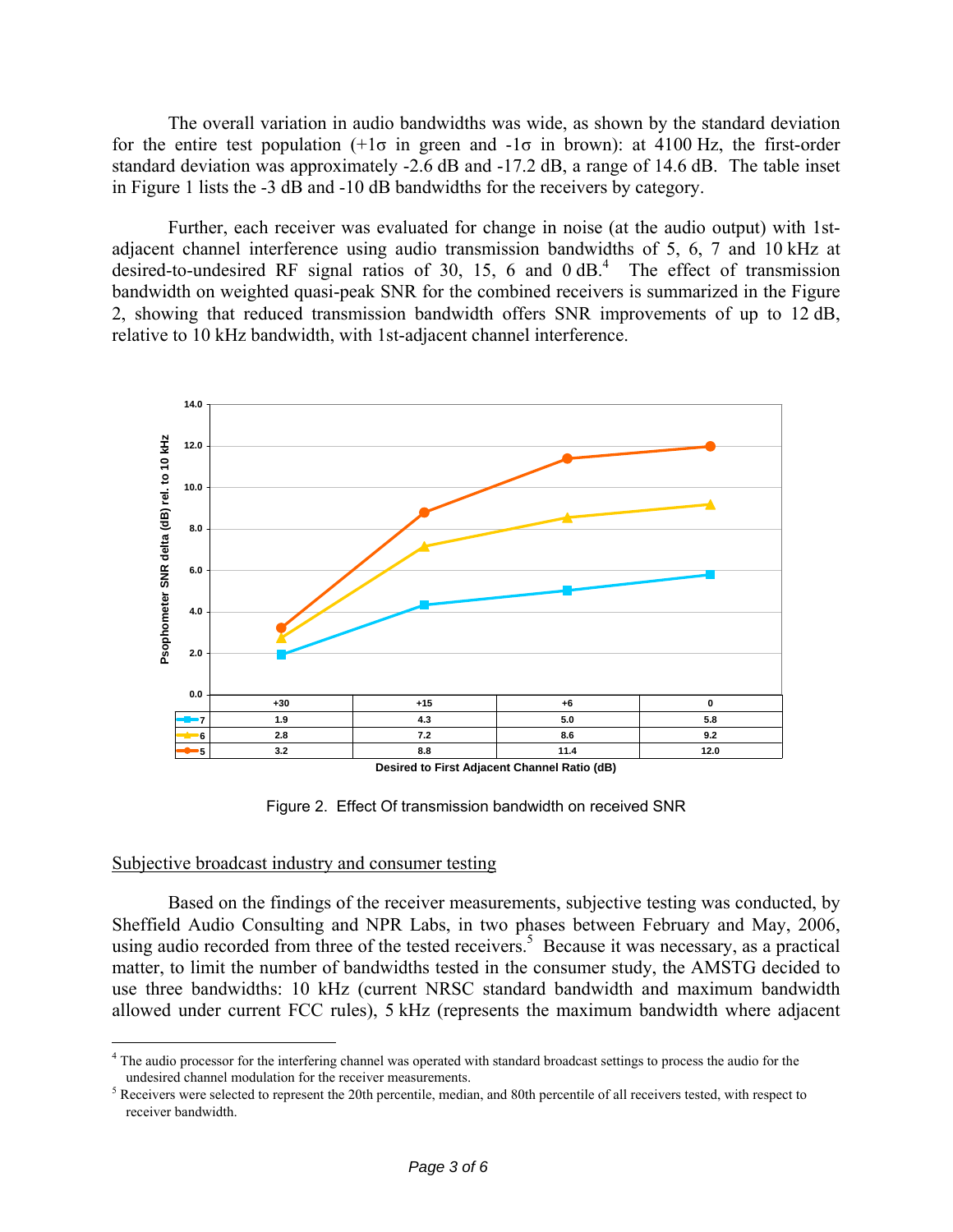channels do not overlap) and an intermediate bandwidth. To establish this intermediate bandwidth, a "phase 1" listening test was conducted in which 18 broadcast industry representatives participated and subsequently determined that 7 kHz was the best intermediate bandwidth, between 5 kHz and 10 kHz, to be included in the consumer test.

 In the "phase 2" listening test, consumers judged (a) which transmission bandwidth, 5 kHz, 7 kHz or 10 kHz, had the best quality, (b) the magnitude of the difference between the quality experienced using these bandwidths, and (c) whether they would continue to listen to the audio, given the quality of each of the samples. Audio samples used in this phase 2 test included those impaired by 1st-adjacent channel interference in addition to unimpaired reception.<sup>6</sup> Audio source material was taken from NRSC music test samples, NPR speech samples, a sportscast and commercials supplied by Greater Media, Inc. Forty-four listeners participated in the consumer test, distributed between 19 and 71 years of age. Data from 40 qualified listeners—20 female and 20 male—was collected.

 As previously noted, audio samples were recorded from three receivers selected from the pool of those that were objectively tested. The three receivers selected were the JVC KS-FX490 car in-dash cassette (median-bandwidth), the Panasonic CQ-CB9900U in-dash CD/HD Radio  $(80<sup>th</sup>$  percentile bandwidth) and the Aiwa JAX-S77 portable boom box  $(20<sup>th</sup>$  percentile bandwidth).

 Because differences in audio quality among bandwidths were often small, an A/B pairwise comparison was the appropriate method to use for obtaining listener's judgments. Test participants listened to seven different samples (recorded under a variety of conditions), including female and male speech, voice-over (commercial), a sportscast, and rock, country and classical music. Over the course of the entire test, participants listened to a total of 189 sample pairs. After listening to each sample pair, consumers were asked to judge which sample they thought had better quality, how big the quality difference between samples was, and whether they would continue to listen to the audio for either or both of the samples.

 The graphs in Figure 3 show the percentage of participants who picked one bandwidth over another (*e.g.*, 5 kHz over 10 kHz) at various D/U signal conditions, separated by genre (*i.e.*, speech, music, commercial and sportscast) and aggregated for the three receiver bandwidths tested (20<sup>th</sup> percentile, median and 80<sup>th</sup> percentile bandwidth). Because participants were asked to choose which sample ("A" or "B") had better quality and there were three combinations of forced-choice pairs (i.e., 5 kHz vs. 7 kHz; 7 kHz vs. 10 kHz; 5 kHz vs. 10 kHz), 33% represents the level of responses that would be considered "at chance." Any positive or negative difference from 33% of 12 percentage points or more (*i.e.*, percentages greater than 45% or less than 21%) can be considered significantly different from chance. Thus, finding that less than 21% or more than 45% of respondents preferred a particular bandwidth in an individual condition should be considered significant.

 Notice (in Figure 3) that the findings for "speech" follow a significantly different pattern than findings for all other genres. Participants clearly favored 5 kHz and 7 kHz in speech, while in music and commercials preferences were not as clearly articulated. For sportscasts,

 $\overline{a}$ 

<sup>&</sup>lt;sup>6</sup> The Orban Optimod 9200 Digital AM Processor and Telos-Omnia 5EX-HD Processors, which are used commonly by the broadcast industry, were operated with standard broadcast settings to prepare the audio used in the listening tests.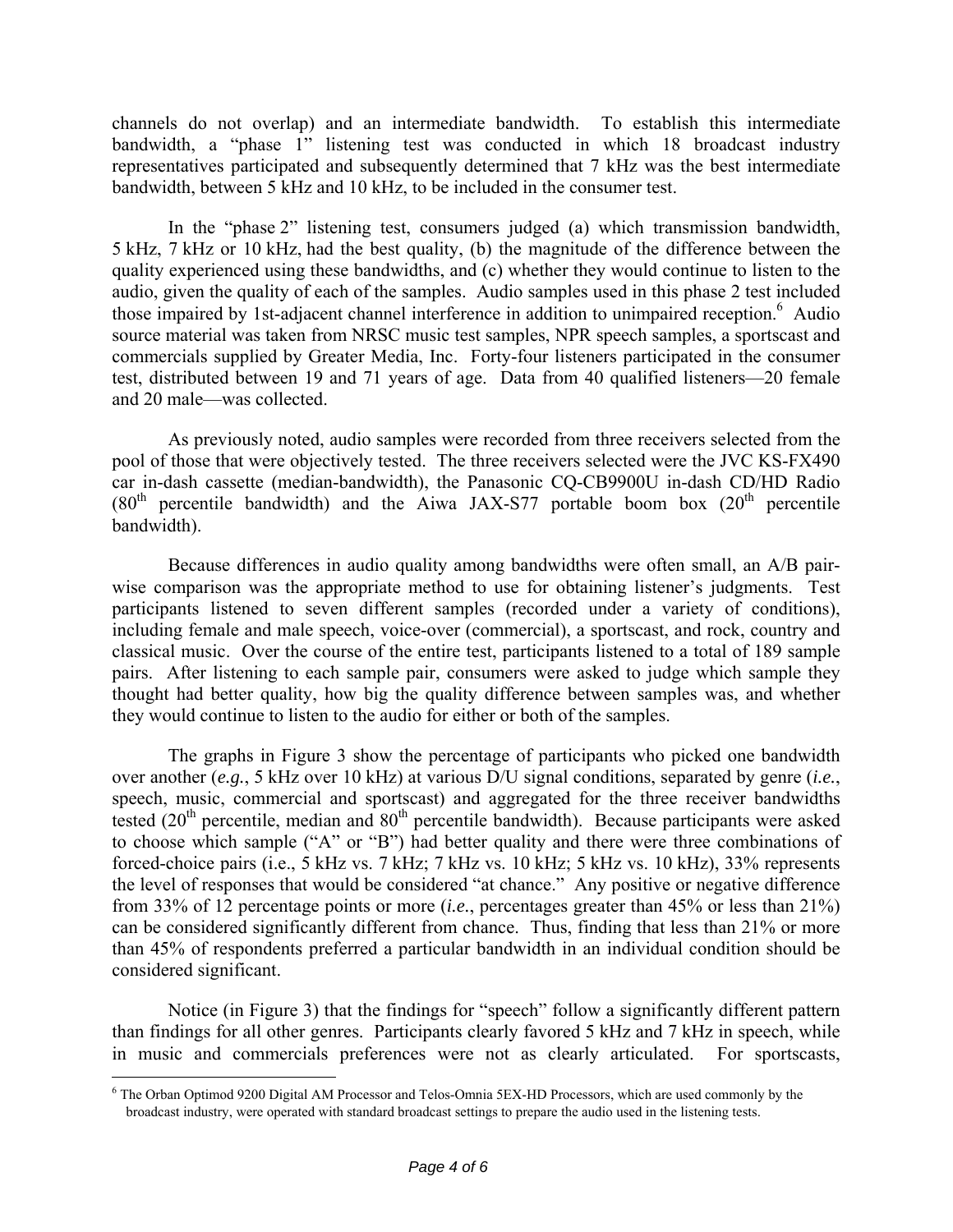

participants demonstrated a slight preference for higher bandwidths under less impaired conditions.

Figure 3. Percentages of listeners who picked one bandwidth over another, by genre, with no 1stadjacent channel interference (30 dB), moderate 1st-adjacent channel interference (15 dB), and heavy 1st-adjacent channel interference (6 dB).

Consumer subjective test results suggest the following:

- For music, commercials and sportscasts, little difference was heard between 7 and 10 kHz bandwidths, regardless of 1st-adjacent channel interference conditions. For speech, which does not mask noise and interference, larger differences were perceived, based on impairment conditions;
- In unimpaired or moderately impaired conditions (as determined by the desired-to-undesired signal ratio, D/U), people tended to prefer higher bandwidths to lower bandwidths. However, 7 kHz and 10 kHz bandwidths had equal preference;
- With speech in moderate to heavy impairment conditions, participants preferred lower bandwidths (5 kHz and 7 kHz) to higher bandwidths, despite a mutual reduction in transmission bandwidth on the desired channel.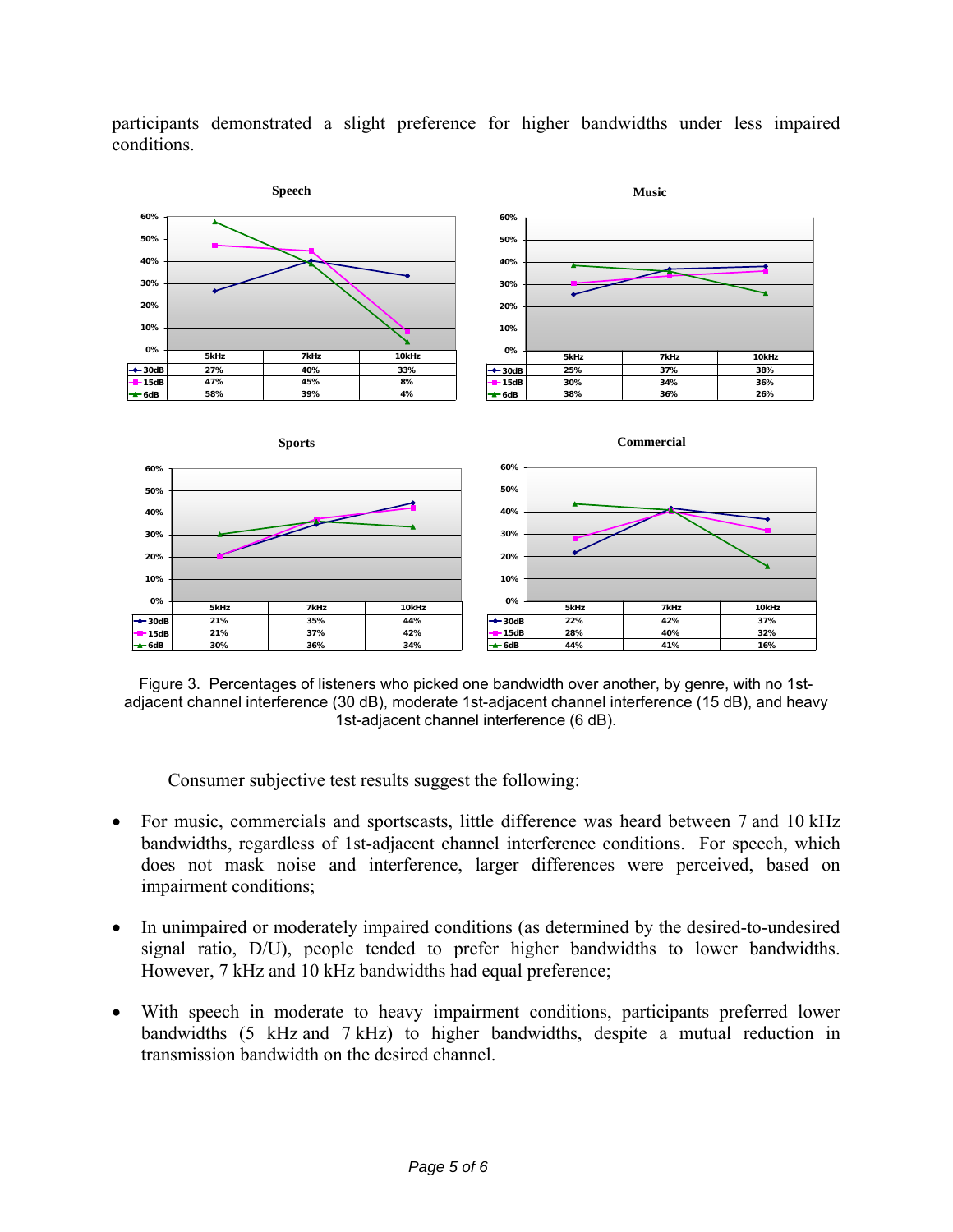Overall, although there was some variation in preference between genres and D/U ratios, these data suggest that in general consumers preferred lower bandwidths (between 5 kHz and 7 kHz) to higher bandwidths. In the majority of listening conditions, consumers preferred either 5 kHz or 7 kHz, and often reported that 7 kHz was equivalent to 10 kHz in unimpaired or moderately impaired conditions. These preferences were articulated most strongly in speech conditions, where noise from interference affected listeners the most.

 In extrapolating this consumer data to general public listening, it is important to note that discerning background noise is easiest in speech conditions, and thus the speech testing represent the most critical results. This is important for two reasons: (a) the majority of AM programming includes speech, and (b) consumers will hear more noise in any music, sports, and commercials that are qualitatively less "dense" than the programmatic material included in this test. Since consumers seem to be most critical of "noise" and seem to tolerate more constrained bandwidth when they receive a clean signal, it is likely that lower bandwidths will satisfy consumers in most conditions.

 The AMB Subcommittee welcomes additional participation and comments from interested parties (please see www.NRSCstandards.org for additional information on the NRSC). The full report of the AMSTG is available on the NRSC web page at www.nrscstandards.org/AMB/default.asp.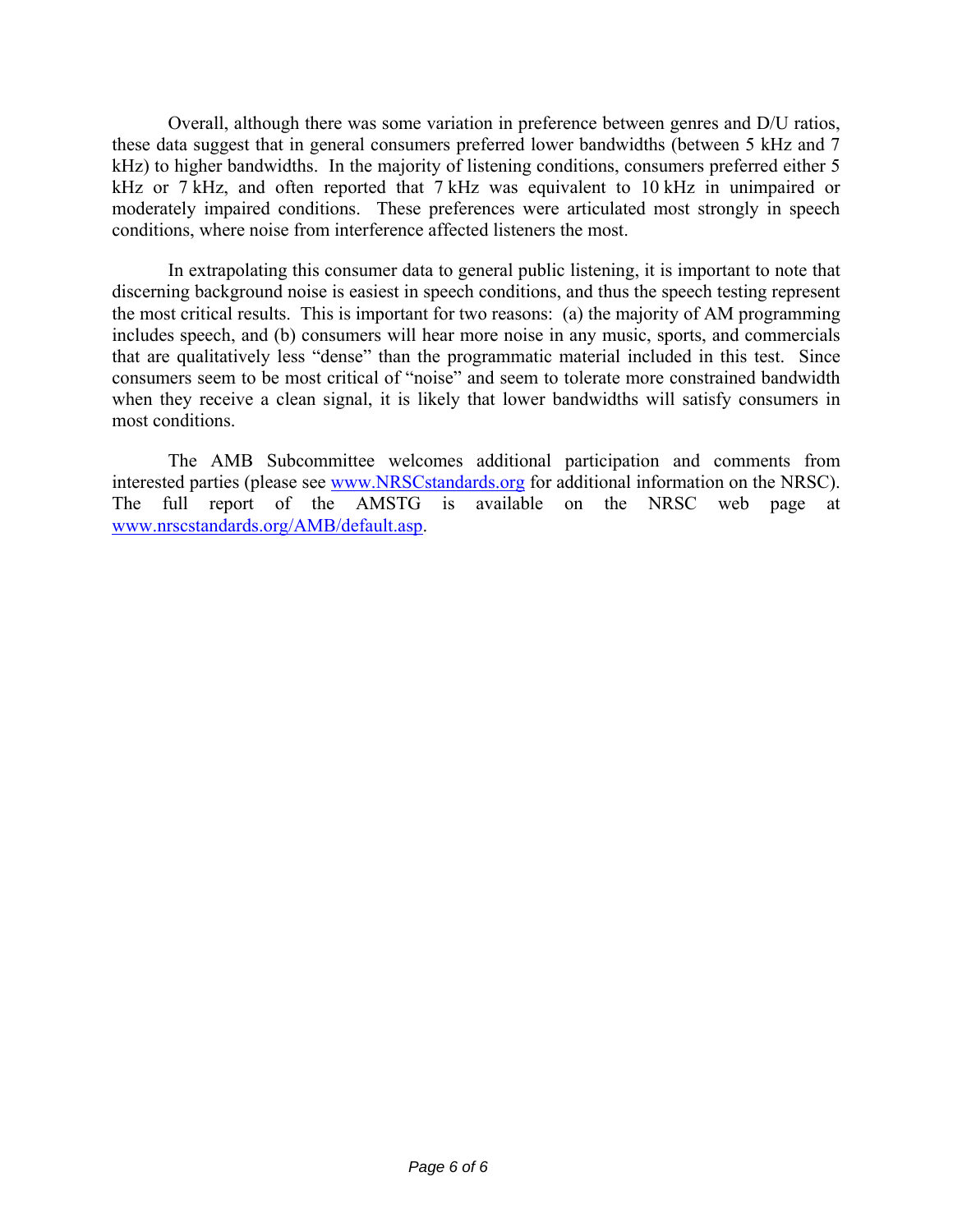#### **NRSC-R101**

# **NRSC Document Improvement Proposal**

If in the review or use of this document a potential change appears needed for safety, health or technical reasons, please fill in the appropriate information below and email, mail or fax to:

> National Radio Systems Committee c/o Consumer Electronics Association Technology & Standards Department 1919 S. Eads St. Arlington, VA 22202 FAX: 703-907-4190 Email: standards@ce.org

| DOCUMENT NO.                                          | <b>DOCUMENT TITLE:</b> |                  |
|-------------------------------------------------------|------------------------|------------------|
| <b>SUBMITTER'S NAME:</b>                              |                        | TEL:             |
| COMPANY:                                              |                        | FAX:             |
|                                                       |                        | EMAIL:           |
| <b>ADDRESS:</b>                                       |                        |                  |
|                                                       |                        |                  |
| <b>URGENCY OF CHANGE:</b>                             |                        |                  |
| Immediate                                             |                        | At next revision |
| PROBLEM AREA (ATTACH ADDITIONAL SHEETS IF NECESSARY): |                        |                  |
| a. Clause Number and/or Drawing:                      |                        |                  |
| b. Recommended Changes:                               |                        |                  |
| c. Reason/Rationale for Recommendation:               |                        |                  |
|                                                       |                        |                  |
| <b>ADDITIONAL REMARKS:</b>                            |                        |                  |
|                                                       |                        |                  |
| SIGNATURE:                                            |                        | DATE:            |
| FOR NRSC USE ONLY<br>Date forwarded to NAB S&T:       |                        |                  |
| Responsible Committee:                                |                        |                  |
| Co-chairmen:                                          |                        |                  |
| Date forwarded to co-chairmen:                        |                        |                  |